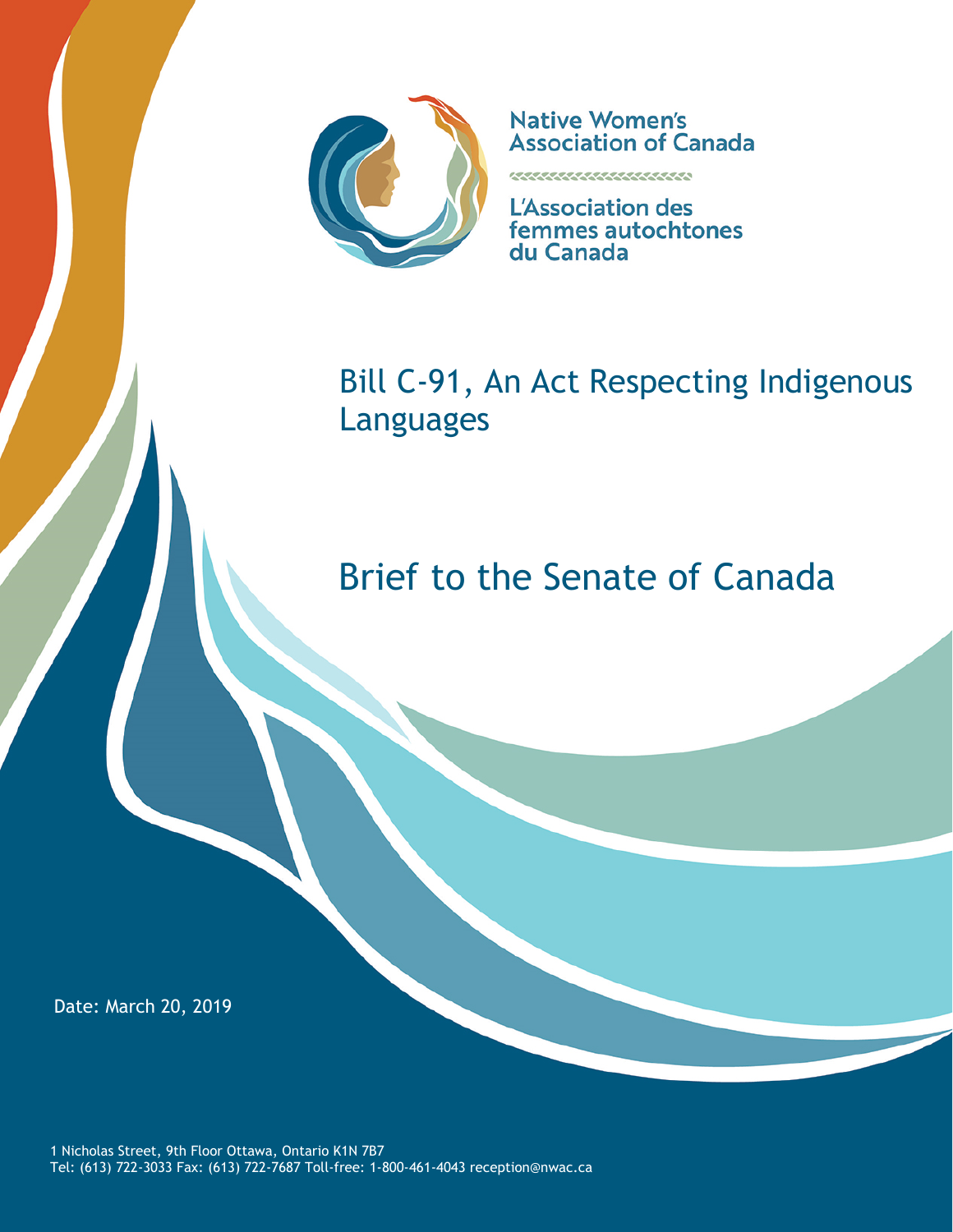## **Native Women's Association of Canada** L'Association des femmes autochtones du Canada

**Head Office** 

## 155 International Road Unit #2 Akwesasne, Ontario K6H 5R7 Toll: 1-800-461-4043

nwac.ca | reception@nwac.ca

#### **Satellite Office**

1 Nicholas Street, 9th Floor Ottawa, Ontario KIN 7B7 Tel: (613) 722-3033 Fax: (613) 722-7687 Toll: 1-800-461-4043

The Native Women's Association of Canada has long advocated for the recognition of Indigenous women's unique and exceptional roles as the caregivers, Knowledge Keepers and core teachers to pass Indigenous languages on to future generations. Much of this work has centered around the lived experiences of Indigenous women including their position as the primary, and often sole caregivers, in their homes and communities. The colonial policies that underscore Indigenous language loss in Canada specifically attempted to silence Indigenous women's voices as mothers, leaders, and teachers in their communities. For these reasons, we must make sure that these voices are heard in all language legislation, policies and programs moving forward.

Specifically, NWAC's policy priorities related to Indigenous women's role in language protection, promotion, and revitalization include:

- Ensuring NWAC is a full and equal participant in the development, implementation and delivery of all programs and services in relation to Bill  $C-91.$
- Hiring Indigenous women for language programs and services to both create the programs tailored to each community and language and lead the delivery of these programs in their communities.
- Including Jordan's Principle under section 8 of the Act in recognition that Indigenous language rights have supremacy over provincial rights regarding education.
- Promoting all Indigenous languages as Official Languages protected by the Charter of Rights and Freedoms.

Between December 2017 and March 2018 NWAC developed a report titled 'Indigenous Women's Engagement on the Development of Indigenous Language Legislation' for Canadian Heritage informed by 5 engagement sessions and an online survey. In this report and in the related 'Final Activity/Results Report' we express a number of concerns with the consultation process. The first is the limited scope of the consultation process. With only a few months to complete the engagement sessions, NWAC and its PTMAs were unable to adequately consult at the grassroots level. Due to that shortened timeframe, we were unable to fully represent all geographic regions in the report. For example, we could not access voices from the northern territories because we did not have the time to conduct outreach and promote the engagement sessions and surveys in these difficult to access regions. Second, from the start, NWAC was not included in the co-development process. It was noted that this process began in 2016 when Prime Minister Justin Trudeau made the joint announcement with the Assembly of First Nations. Women's voices were an afterthought, finally joining the conversation in 2018 at the end of the consultation phase. Finally, NWAC was asked to give feedback on the Bill only after it was introduced on February 5th 2019. This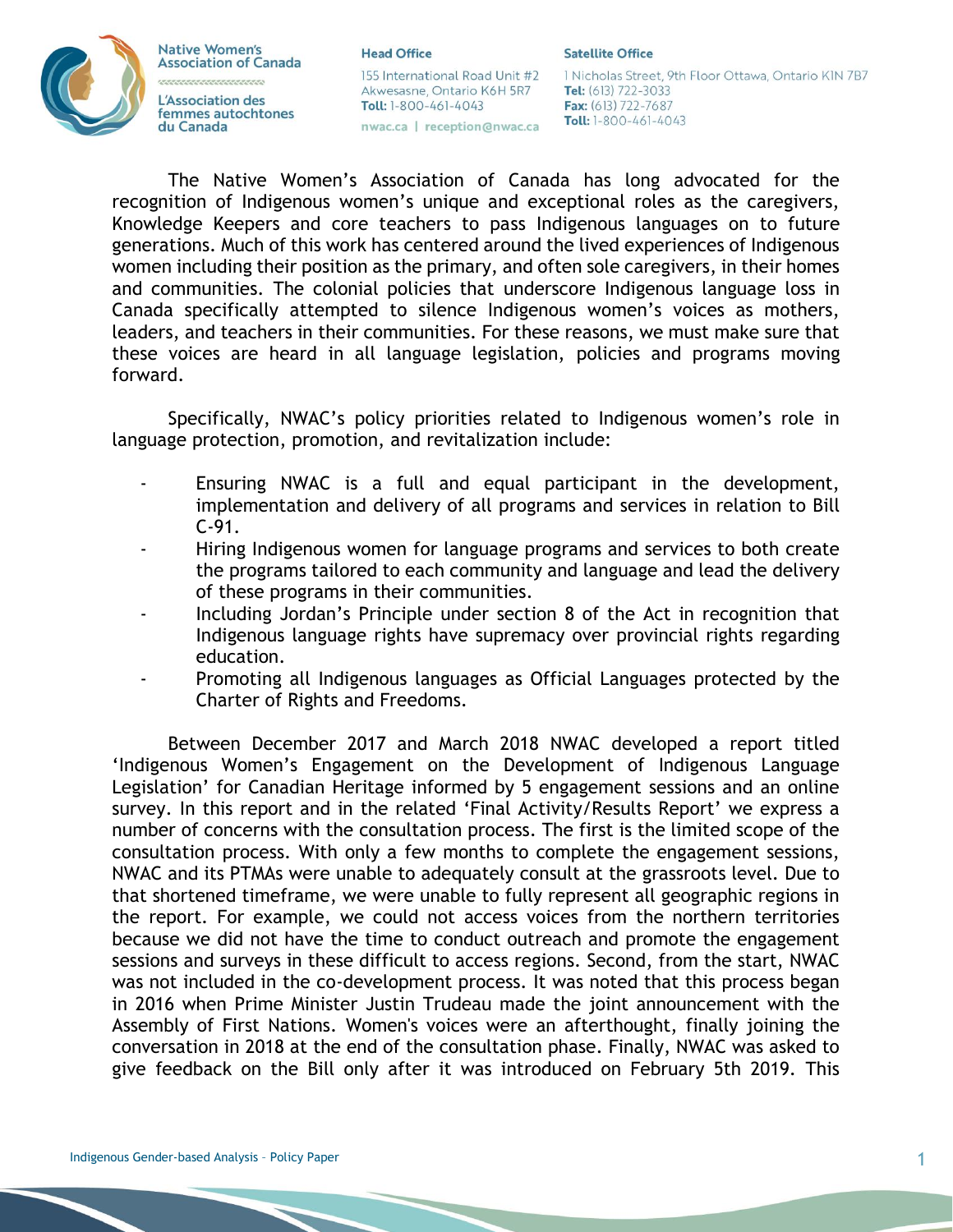

**Head Office** 

155 International Road Unit #2 Akwesasne, Ontario K6H 5R7 Toll: 1-800-461-4043 nwac.ca | reception@nwac.ca

1 Nicholas Street, 9th Floor Ottawa, Ontario KIN 7B7 Tel: (613) 722-3033 Fax: (613) 722-7687 Toll: 1-800-461-4043

resulted in a very limited opportunity to analyze the Bill before it was debated on February 7th 2019.

Specific amendments must be made to the Act in order to ensure that it is responsive to Indigenous women's central role in language revitalization:

- Section 5 which outlines the purposes of the Act must include a clause that's states the Government of Canada's commitment to; 'support and promote the role of Indigenous women in the use and revitalization of Indigenous languages.'
- Section 5 must also include a clause that states the government's commitment to making Indigenous languages Official Languages under section 16 of the Canadian Charter of Rights and Freedoms. Indigenous language rights must also be protected under Section 23 of the Charter which outlines Minority Language Educational Rights.
- Section 8 must include Jordan's Principle in recognition that Indigenous language rights have supremacy over provincial rights regarding education.

NWAC is committed to ensuring that our Provincial and Territorial Member Associations (PTMAs) can build relationships that will meaningfully carry out this legislation at the grassroots level. This means establishing relationships with local women, elders and organizations who have the best knowledge about the specific language needs of their communities. Through greater support NWAC can empower our PTMAs to make sure that we can very quickly reach agreements with the smaller organizations in a way that is actually meaningful for them.

Indigenous women's autonomy, community, and leadership have been undermined by the Indian Act's sexist and racist provisions that forebear the loss of Indigenous languages through the legal erasure of Indigenous women. The Indian Act's policies of disenfranchisement legally cast out Indigenous women and, in the process, severed the possibility of transmitting their status, cultural practices and languages to their children.

The future of our languages relies on our children and those children rely on their mothers. Indigenous women are the primary caregivers of their households and nearly 30% of Indigenous families are headed by single mothers. According to the 2016 Census, 205,000 Indigenous responses reported living with a female lone parent while only 53,000 Indigenous responses reported living with a male lone parent. That means, almost four times more Indigenous people reported living with a lone female parent than a lone male parent. These trends situate Indigenous women as the first and primary language teachers to their children through the earliest stages of their lives. Early childhood is the best time for children to start learning language because they can learn simply through immersion. Only by incorporating language learning into the